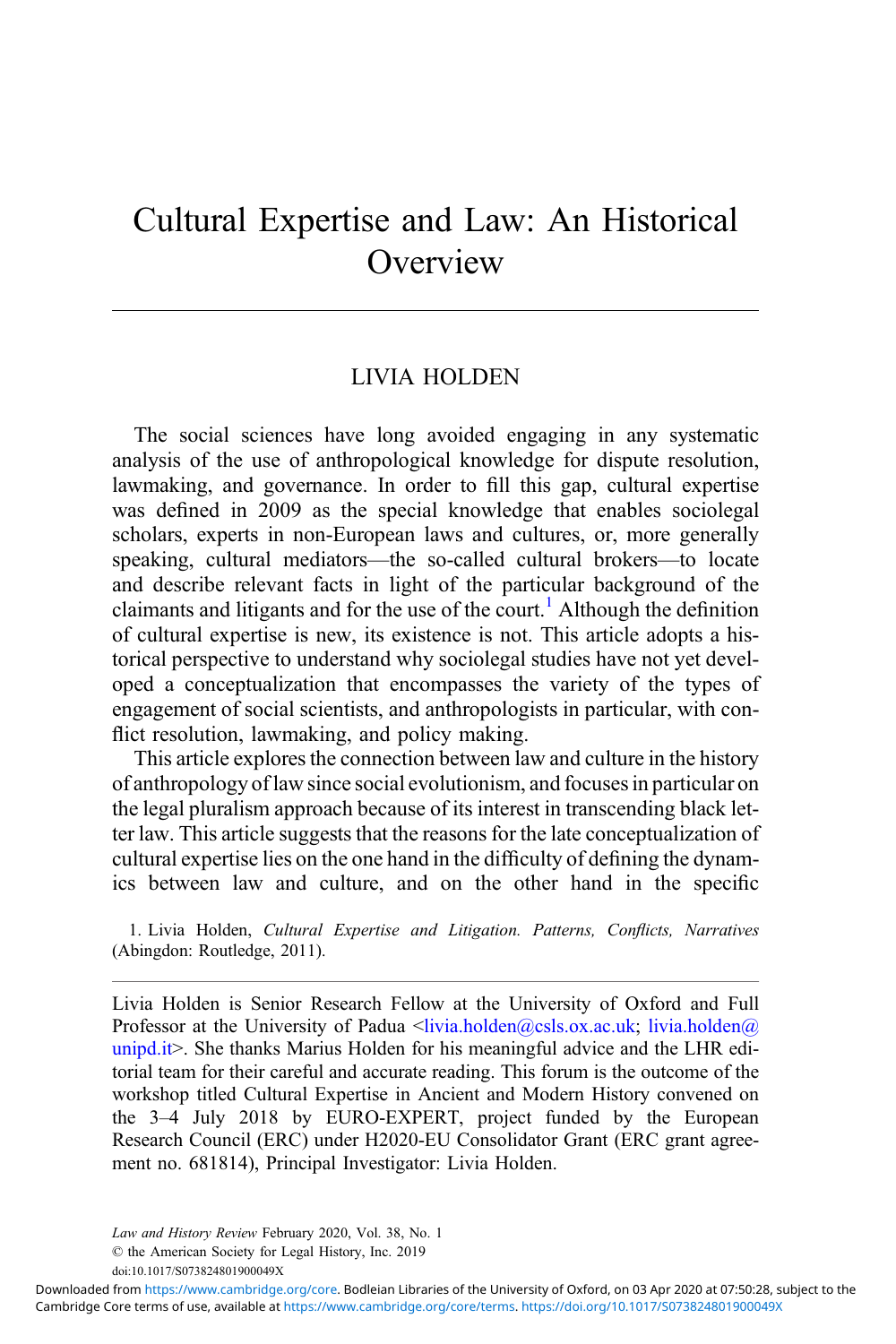development of legal pluralism regarding the state. The undertheorization of the engagement of anthropologists with law is better understood in connection with the axiomatic binary opposition between state law and non-state law. This opposition has had a central role in the theoretical elaborations of legal pluralism since its inception. This article concludes that there is an urgent need to conceptualize and investigate cultural expertise as a field of research to comprehensively assess the contribution of sociocultural knowledge to the resolution of conflicts and governance, and proposes a broader definition of cultural expertise.

#### From Social Evolutionism to Legal Pluralism

The systematic study of the relationship between law and culture started in the second half of the nineteenth century, whose dominant paradigm in the social sciences was social evolutionism. The evolutionism that burgeoned in the late nineteenth century argued that there would be common stages of development for humanity as a whole, based on the model of Western countries. Undermined by Franz Boas, social evolutionism experienced a partial revival and readaptations between 1930 and 1960 and later again in the 1970s with Marvin Harris's ecological anthropology.<sup>2</sup>

Against the backdrop of the dominant social evolutionist paradigm, the works of Henry Maine and Lewis Morgan represent two different approaches to law and culture. The former remained firmly anchored with written sources, $3$  whereas the latter engaged with empirical research and social action. Notwithstanding the disparity of their methodologies, Maine and Morgan provided the first theoretical and empirical tools to investigate the relationship between law and culture: comparativism and fieldwork.

Henry Maine, a historian and legal comparativist, maintained that it was possible to understand non-Western societies by comparing their legal features to previous stages of development of Western societies: Roman law, particularly the thinkers of the Antonine Period, was his paradigm.<sup>4</sup> Relying mainly on written sources and the comparative method, Maine travelled very little and hardly conducted any fieldwork.<sup>5</sup> In contrast,

5. Suomyendra N. Mukhejee, "The Idea of the Village Community and the British Administrators," Enquiry, New Series 3 (1971): 66–67.

<sup>2.</sup> Marvin Harris, Cannibals and Kings. The Origins of Cultures (London: Collins, 1978). Stephen Sanderson, "An Evolutionary Interpretation of Fertility Decline: New Evidence," Population and Environment 22 (2001): 555–63.

<sup>3.</sup> Raymond Cocks, "Sir Henry Maine: 1822–1888," Legal Studies 8 (1988): 247–57.

<sup>4.</sup> George A. Feaver, "The Political Attitudes of Sir Henry Maine: Conscience of a 19th Century Conservative 1," The Journal of Politics 27 (1965): 297.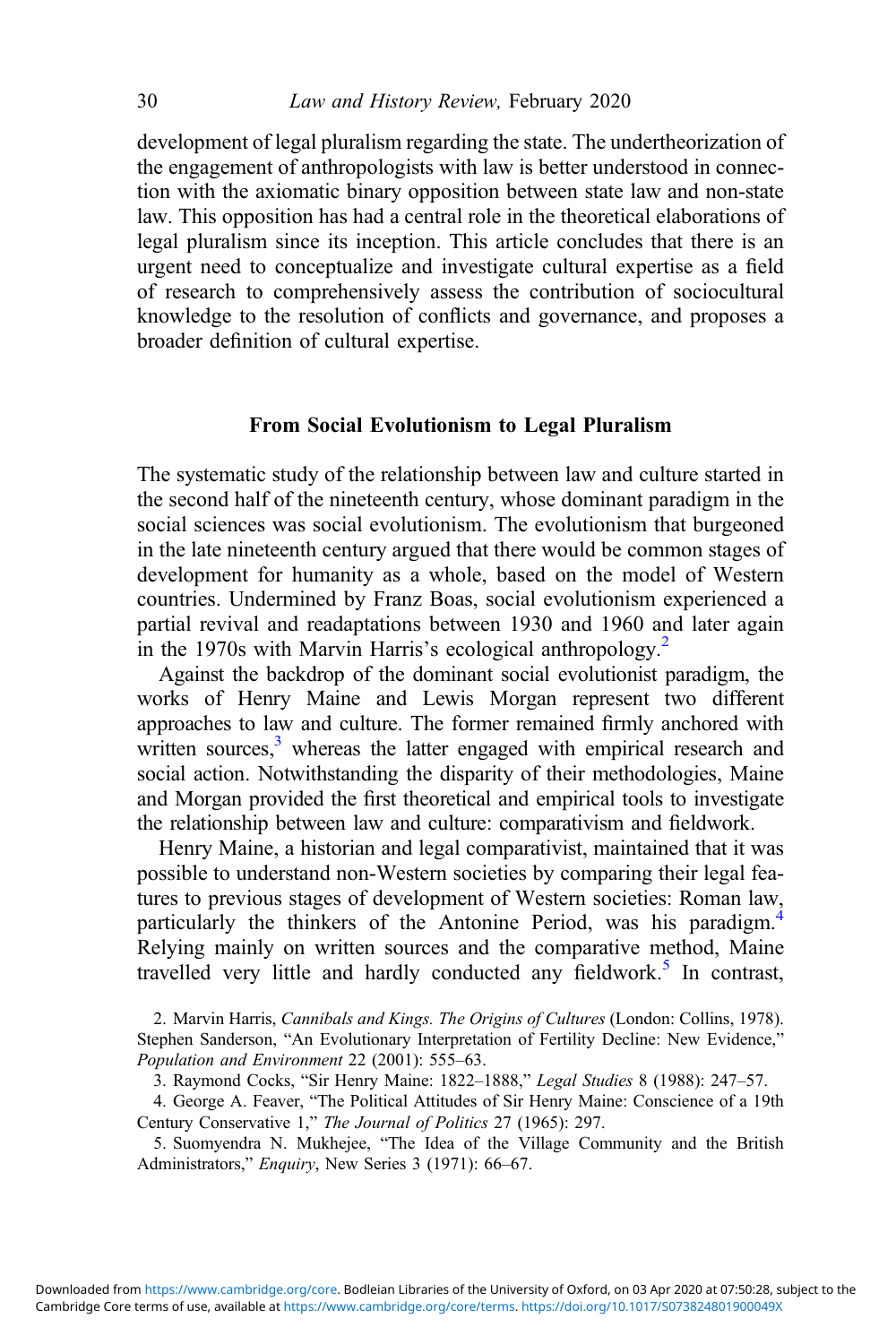Morgan developed his knowledge as a result of extensive periods of fieldwork among the Iroquois,<sup>6</sup> and engaged with what I see as antecedents of cultural expertise and advocacy by supporting the Seneca in retrieving the land fraudulently obtained by the Ogden Land Company.<sup>7</sup>

Morgan's engagement with the Iroquois went as far as founding the "The New Confederacy of Iroquois" with the purpose of resurrecting the Iroquois spirit by learning the Iroquois language, adopting Iroquois names, and becoming Iroquois by undergoing a ritual called inindianation. <sup>8</sup> Similar phenomena of "Indian enthusiasm" occurred in Germany in the nineteenth and twentieth centuries and are still alive today as a form of advocacy in favor of minority groups, and are initiated and developed almost exclusively by individuals belonging to majorities.<sup>9</sup> This kind of top-down advocacy characterized much of early legal pluralism when social scientists were interested in the functioning of law in colonized societies and marvelled at the existence of so-called "indigenous laws."<sup>10</sup>

In the first few decades of the twentieth century, the new paradigm of cultural relativism started to undermine the foundation of the historical comparative approach grounded on unilinear evolutionism. Cultural relativism doubted that so-called primitive groups had laws, and argued that even if they had something similar, they would not be able to articulate them.<sup>11</sup> When E. Adamson Hoebel set out for his research on the law of the Plain Indians, he contacted, on Boas's advice, the lawyer Karl Llewellyn, who proposed a methodology that would remain widely known as the "case study method." Two other conceptual tools elaborated

Baden H. Baden-Powell, The Indian Village Community: Examined with Reference to the Physical, Ethnographic, and Historical Conditions of the Provinces; Chiefly on the Basis of the Revenue-Settlement Records and District Manuals (London: Longmans, Green, 1896), 229.

<sup>6.</sup> Leslie White, "Lewis H. Morgan's Western Field Trips," American Anthropologist 53 (1951): 11.

<sup>7.</sup> Henry Morgan Lewis, League of the Ho-dé-no-sau-nee, or, Iroquois (Rochester: Rochester & Co, 1851).

<sup>8.</sup> William Fenton, "The Iroquois Confederacy in the Twentieth Century: A Case Study of the Theory of Lewis H. Morgan in 'Ancient Society,'" Ethnology 4 (1965): 251–65.

<sup>9.</sup> Hartmut Lutz, "German Indian Enthusiasm: A Socially Constructed German National (ist) Myth," in Germans and Indians: Fantasies, Encounters, Projections, ed. Gerd Gemnden Colin, Gordon Calloway, and Susanne Zantop (Lincoln, NE: University of Nebraska Press, 2002), 168.

<sup>10.</sup> John M. Conley and William M. O'Barr, "A Classic in Spite of Itself: 'The Cheyenne Way' and the Case Method in Legal Anthropology (Book Review)," Law & Social Inquiry 29 (2004): 185; and Kaius Tuori, "The Disputed Roots of Legal Pluralism," Law, Culture and the Humanities 9 (2013): 330–51.

<sup>11.</sup> William Twining, "Law and Anthropology: A Case Study in Inter-Disciplinary Collaboration," Law and Society Review 7 (1973): 561.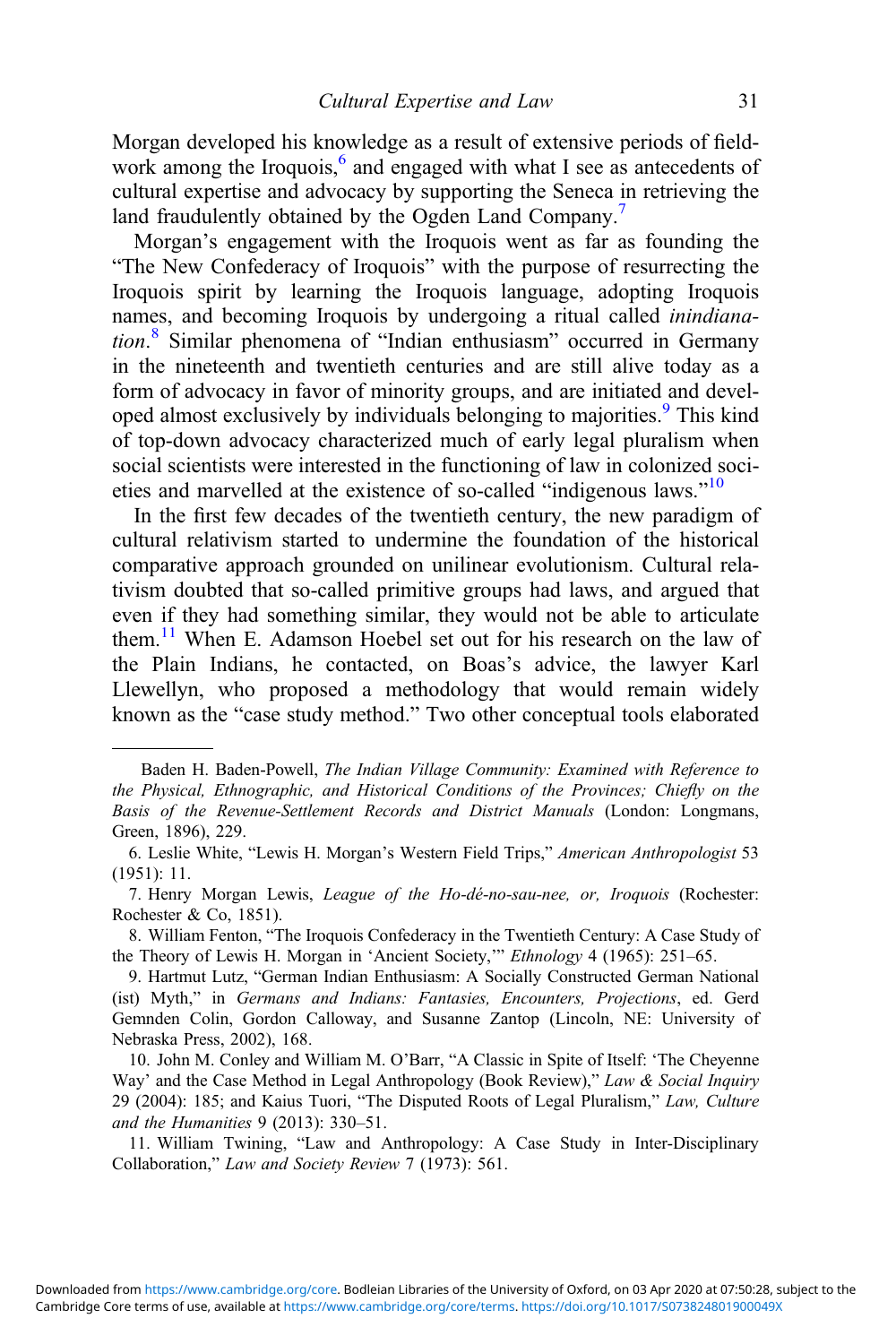by Llewellyn were adopted in their collaborative research: the law-job theory and the legal realism approach. The former underlines that the group's survival depends on the satisfactory performance of the system of dispute resolution, $\frac{12}{12}$  whereas the latter indicates a break from deductive methodology grounded on the law on the books and an opening toward a scientific empirical analysis of the law in action.<sup>13</sup>

Hoebel and Llewellyn's book, The Cheyenne Way, is hailed as the most successful example of collaboration between an anthropologist and a lawyer.<sup>14</sup> It is also considered to be the first book to lay the theoretical groundwork for the notion of legal pluralism, which would become one of the key concepts in future sociolegal scholarship.<sup>15</sup> However, recently, cogent criticism was raised against Hoebel and Llewellyn because, despite their efforts to understand Cheyenne law in their own terms, many legal categories that the authors employed came from Western legal vocabulary.<sup>16</sup>

During the first half of the twentieth century, Arthur Shiller and Felix Cohen applied legal pluralism to field research. Shiller indicated as a model of legal pluralism the preservation of the Adat, or customary laws, by the Dutch in Indonesia. Cohen, who was a government lawyer and reputed scholar, defended the human rights of First Nations.<sup>17</sup> He is representative of the early scholarship that engaged both academically and administratively in favor of minorities,  $18$  and at a time when the engagement in favor of minorities stemmed from within, and despite, the colonial enterprise.<sup>19</sup>

In the 1960s, the case study method was consolidated in the social sciences, but a new contention was raised by Paul Bohannan and Max Gluckman, which would engross legal anthropology for a long time: indigenous legal terminology versus the Anglo-American equivalent. The Bohannan–Gluckman debate continues on today, sometimes in disguise,

12. William Twining, "Two Works Of Karl Llewellyn," Modern Law Review 30 (1967): 514–30.

13. David Ingersoll, "Karl Llewellyn, American Legal Realism, and Contemporary Legal Behavioralism," Ethics 76 (1966): 253–66.

14. Karl N. Llewellyn and Adamson E. Hoebel, The Cheyenne Way. Conflict and Case Law in Primitive Jurisprudence (Norman: University of Oklahoma Press, 1941); and Conley and O'Barr, "A Classic in Spite of Itself," 214.

15. Daniel Kroslak, "The Idea of Legal Pluralism (with Regard to the Conception of Leopold Pospisil)," SSRN Electronic Journal, 2011, [https://papers.ssrn.com/sol3/papers.](https://papers.ssrn.com/sol3/papers.cfm?abstract_id=1784804) [cfm?abstract\\_id=1784804.](https://papers.ssrn.com/sol3/papers.cfm?abstract_id=1784804)

16. Conley and O'Barr, "A Classic in Spite of Itself," 191.

17. Tuori, "The Disputed Roots of Legal Pluralism."

18. Kevin K. Washburn and Dalia Tsuk Mitchell, "Felix Cohen, Anti-Semitism and American Indian Law," American Indian Law Review 33 (2008): 583.

19. Tuori, "The Disputed Roots of Legal Pluralism."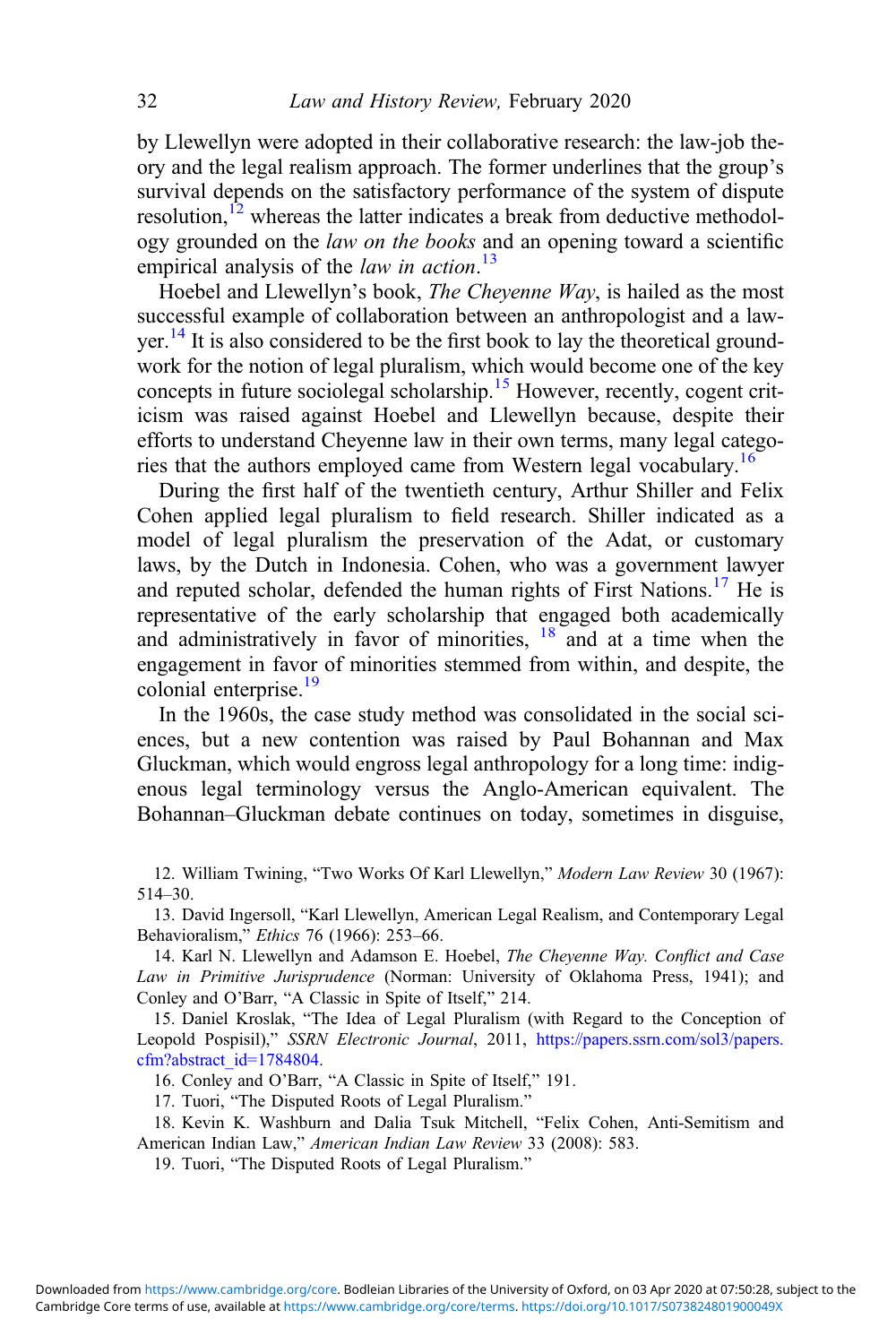to hunt and divide not only legal anthropologists but also sociolinguists.<sup>20</sup> and is particularly relevant for legal anthropology and cultural expertise: how to translate legal categories without deceiving their original meanings.

Until the mid-twentieth century, the boundaries between anthropology and sociology both in France and in Britain had been permeable, with Emile Durkheim and Marcel Mauss holding important positions in both disciplines. Sociologists and anthropologists alike used to contribute to prevalent sociology journals such as Cahiers internationaux de sociologie and Sociological Review. The distinction between the two disciplines was further blurred when anthropologists set out to study metropolitan communities through an anthropological lens. $21$ 

Toward the second half of the twentieth century, the emphasis on the development of new emerging nations made sociology a more suitable discipline as a receptacle of funding. Between the 1950s and the 1980s in France, sociology came to be perceived by younger scientists as somewhat avant-garde, especially in contrast with ethnology, leading to a unbalanced distribution of scholars among the various disciplines of social sciences, with a majority favoring sociology.<sup>22</sup> Sociologists argued that their methods were more appropriate to the study of African societies because as developing countries, these were now subjected to the same dynamics as Europeans societies. $23$  Moreover, local intellectuals in developing countries argued that they deserved to be studied by the type of scientists that studied so-called "civilized societies": the sociologists, $24$  whereas new African universities excluded anthropology or relegated it as a subfield of sociology. $25$ 

In the early 1970s, the reaction to the crisis of sociological scholarship of the 1950s and 1960s gave rise in Europe and the United States to a radical scholarship influenced by Marxism.<sup>26</sup> The *legal nihilism* that characterized Marxist scholarship diverted sociology away from legal studies.<sup>27</sup>

20. John M. Conley, William M. O'Barr, and Robin C. Riner, Just Words: Law, Language, and Power (Chicago: University of Chicago Press, 2019).

21. George Steinmetz, "Sociology and Colonialism in the British and French Empires, 1945–1965," The Journal of Modern History 89 (2017): 610.

22. Ibid., 611.

23. Ibid., 612.

24. Gwilym I. Jones, "Social Anthropology in Nigeria during the Colonial Period," Africa: Journal of the International African Institute 44 (1974): 280–89.

25. Steinmetz, "Sociology and Colonialism in the British and French Empires, 1945– 1965," 612.

26. Mathieu Deflem, "The Structural Transformation of Sociology," Society 50 (2013): 156–66.

27. Steven Spitzer, "Marxist Perspectives in the Sociology of Law," Annual Review of Sociology 9 (1983): 103–24.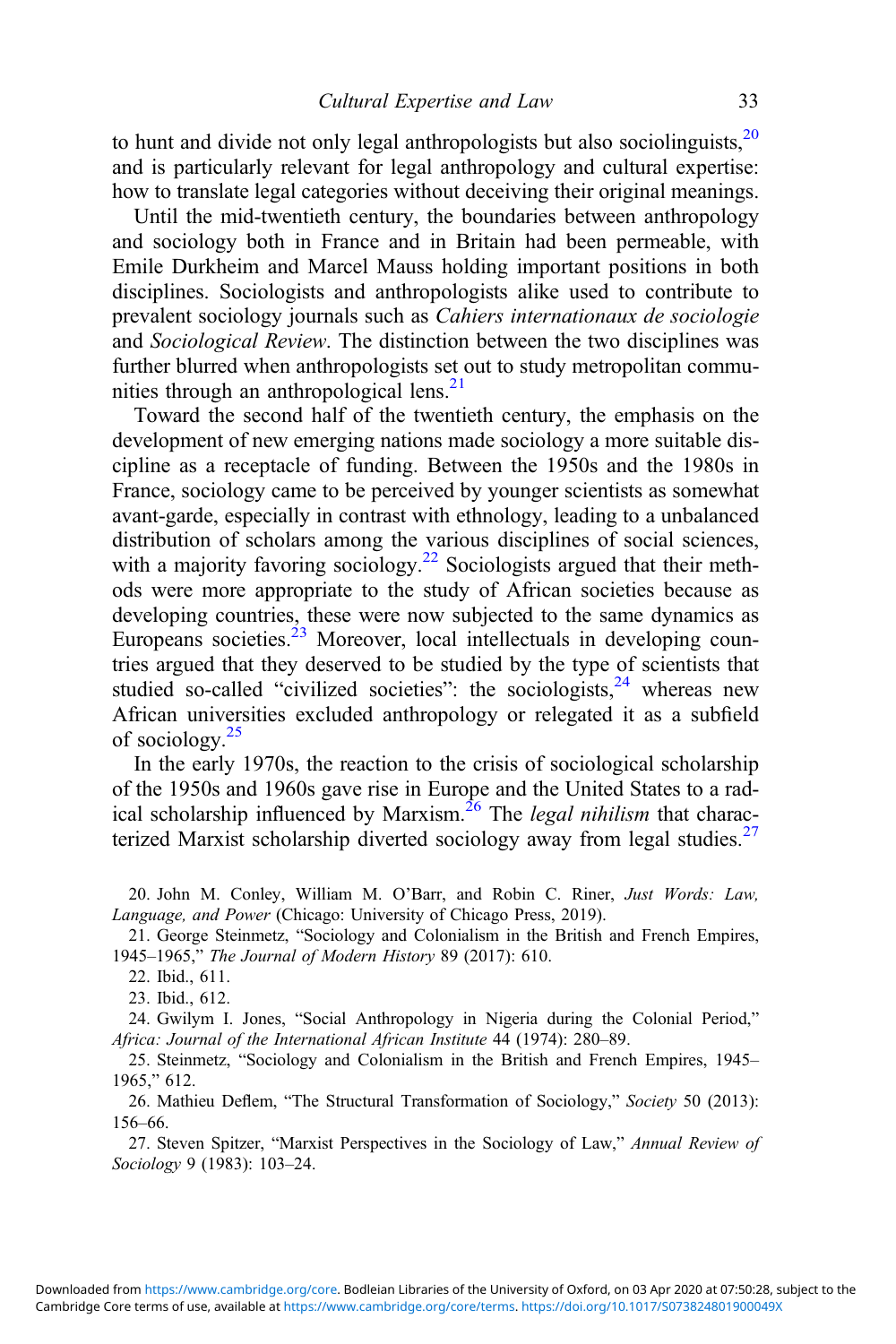Since the 1980s, a renewal of interest in sociological studies of law led to the foundation of dedicated institutions, $28$  whose methodology and research themes sometimes intersect those of legal anthropology, but tend to focus almost exclusively on industrialized nations with democratic political systems.<sup>29</sup>

In summary, the relationship between law and culture in the early history of legal anthropology was largely overlooked, and this hindered a critical reflection on the use of social science knowledge for dispute resolution. The development of fieldwork methods and the emphasis on case studies facilitated the engagement of some social scientists, who played a role in advocating the rights of minorities, but this was not accompanied by any self-reflective stance on their own role vis-à-vis the state and colonial power. When such a reflection started to develop later on, with a new focus on industrial societies against the backdrop of postcolonial discourse and Marxist ideology, attention to the relationship between law and culture was sidelined in favor of a state-centered approach to law that often deemphasized minorities' and subalterns' rights.

### The New Legal Pluralism, and Power and Justice Debates

The first legal pluralism, which valued so-called "customary law," without critically challenging the impact of colonial power, was partially redeemed by the new legal pluralism. In the 1960s, Leopold Pospisil criticized legal comparatists for drawing on components of law that were similar to Western counterparts, even as they dignified the law of so-called primitive societies. For Pospisil, this approach obviated a more comprehensive understanding of non-Western law, which, he argued, should instead be understood in relation to non-Western culture.<sup>30</sup> Pospisil's legal pluralism diverted from the colonial origins of the concept by introducing a more widespread notion of plurality, which would be inherent to all societies at different legal levels.<sup>31</sup> According to Pospisil, all the different subgroups of society—including families, lineages, and political parties—feature their

31. Ibid.

<sup>28.</sup> Javier A. Treviño, "The Sociology of Law in Global Perspective," The American Sociologist 32 (2001): 5–9.

<sup>29.</sup> Reza Banakar, "The Sociology of Law: From Industrialisation to Globalisation" Sociopedia.isa, University of Westminster, School of Law Research Paper 11–03 (2011), [https://papers.ssrn.com/sol3/papers.cfm?abstract\\_id=1761466](https://papers.ssrn.com/sol3/papers.cfm?abstract_id=1761466).

<sup>30.</sup> Leopold Pospisil, "Legal Levels and Multiplicity of Legal Systems in Human Societies," The Journal of Conflict Resolution 11 (1967): 2–26.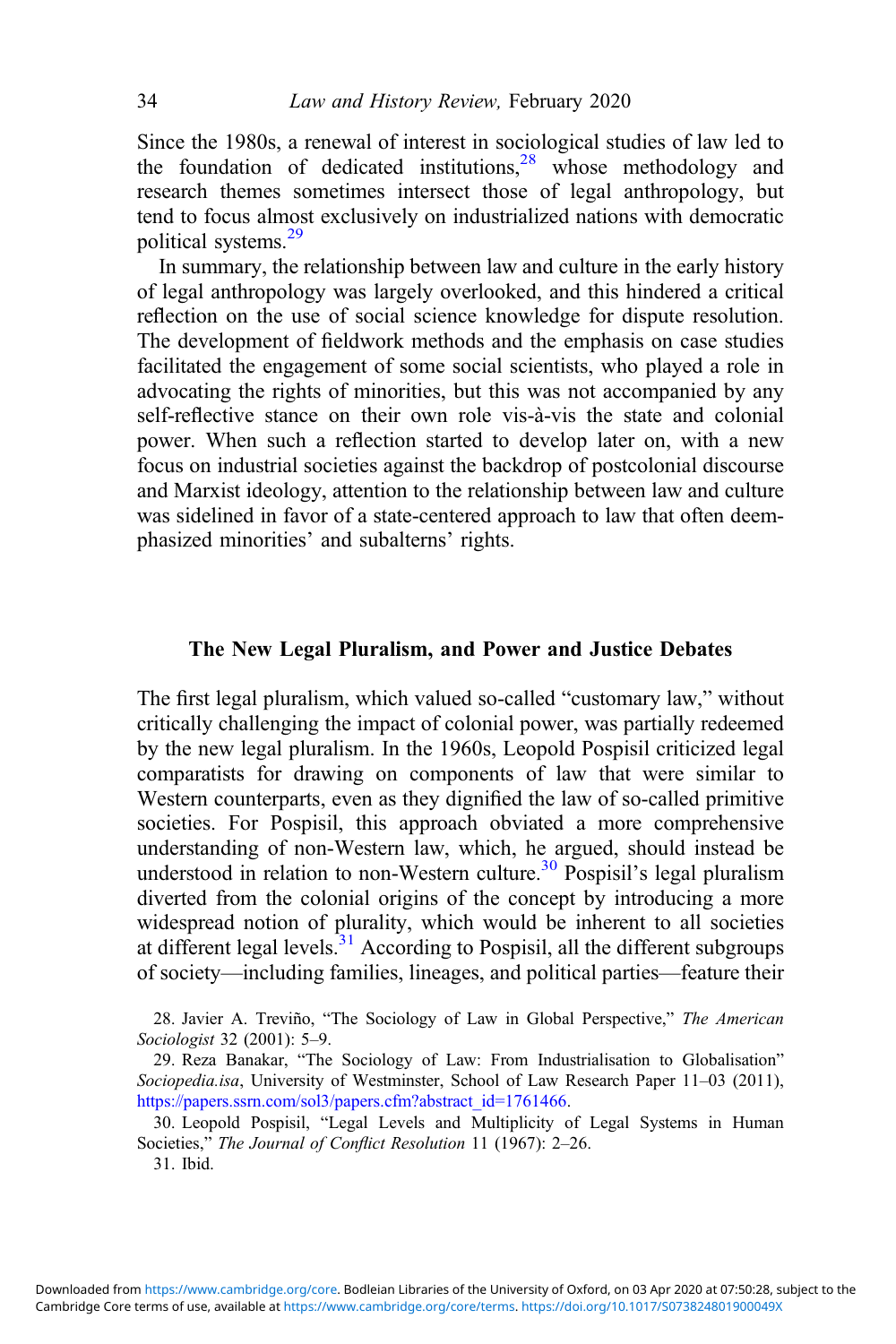own legal systems.<sup>32</sup> This approach remains innovative today, especially in light of the recent reinforcement of state-centered approaches to law.

In "Legally Induced Culture Change in New Guinea," Pospisil reveals that Dutch colonial administrators used his own works on Kapaku law for their determinations of customary law. $33$  This underlines the role and involvement of social scientists in recording and interpreting customary law, but also suggests a critical reflection anticipating the now-emergent concept of lawfare, which is today defined as social change engineered by legal reforms used as political tools. $34$  In the 1970s, Pospisil pushed classical legal pluralism toward the new legal pluralism, and was among the first to engage with criticism against colonialism.<sup>35</sup> Although classical legal pluralism generated from the discovery that colonial law coexisted with so-called indigenous law, Pospisil and others criticized the colonial definition of customary law or indigenous law because it romanticized a stereotypical perspective of primitive law.<sup>36</sup> The new legal pluralism also offered a new conceptualized plurality of law to denounce the power imbalance between less-developed societies of the world's global South and industrial societies in Europe and the United States.

Brian Z. Tamanaha later criticized the new legal pluralism scholars arguing that their approach was embraced by social scientists for opportunistic motives. He also maintained that customary law was nothing else than a creation of the legal pluralism approach.<sup>37</sup> His criticism undermined the political and historical background of the new legal pluralism, which resonated with the discussions of the 1960s and 1970s about power and justice, as in the notorious debate between Michel Foucault and Noam Chomsky.38 Foucault denounced the pervasiveness of abuses perpetrated within state institutions, which were supposed to act for the well-being of citizens, whereas Chomsky proposed a model in which smaller

32. Ibid.

33. Leopold Pospisil, "Legally Induced Culture Change in New Guinea," in The Imposition of Law, ed. Sandra Burman and Barbara Harrell-Bond (New York: Academic Press, 1979), 127–44.

34. Charles Dunlap, "Lawfare 101. A Primer," Military Review 97 (May-June 2017): 8– 17.

35. Pospisil, "Legally Induced Culture Change in New Guinea," 127–44.

36. On the criticism of romanticized view of indigenous law, see Peter Fitzpatrick, Law and State in Papua New Guinea (London: Academic Press, 1980); and June Starr and Jane Fishburne Collier, History and Power in the Study of Law: New Directions in Legal Anthropology (Ithaca, NY: Cornell University Press, 1989).

37. Brian Z. Tamanaha, "The Folly of the 'Social Scientific' Concept of Legal Pluralism," Journal of Law and Society 20 (1993): 204-5.

38. Noam Chomsky and Charles Foucault, "Justice versus Power," [https://www.youtube.](https://www.youtube.com/watch?v=J5wuB_p63YM) [com/watch?v=J5wuB\\_p63YM](https://www.youtube.com/watch?v=J5wuB_p63YM) (November 23, 2018).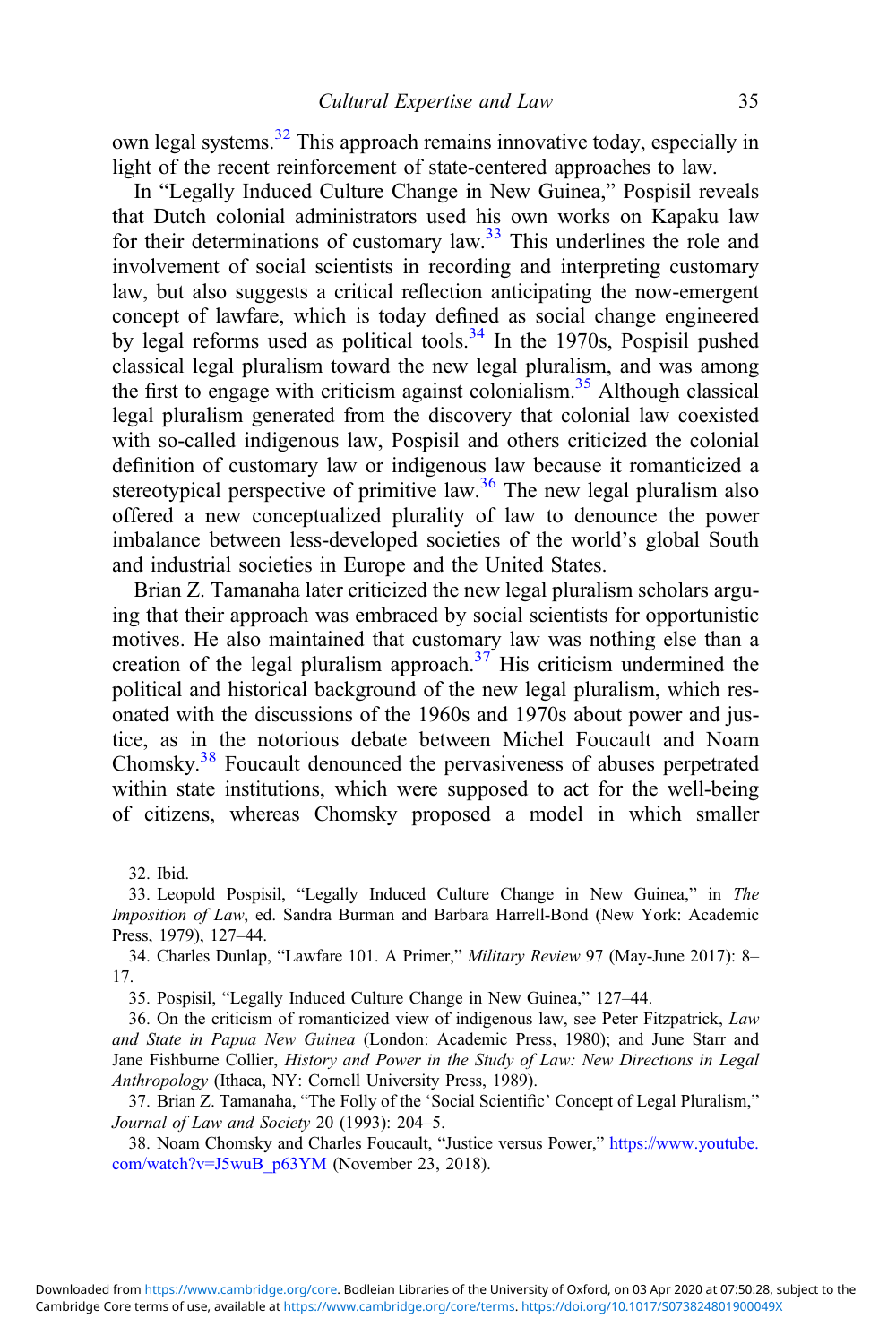subgroups would govern themselves. Both Foucault and Chomsky criticized the abusive power of legal systems as faceless and as unaccountable mechanisms that are supposed to provide justice. Both suggested that justice could also be pursued outside state institutions, inexplicitly rejoining the notions of legal pluralism that would see the presence of a legal system in all subgroups of society. $39$ 

Pospisil's conceptualization of law as loosely linked with the state would have perhaps been the first opportunity in the history of legal anthropology to theorize cultural expertise. However, in the late twentieth and early twenty-first century, the sociolegal scholarship fractioned into three main positions: state-centered legal pluralism, deep pluralism, and global legal pluralism.

State-centered legal pluralism asserts the hegemony of state law over other concurrent legal systems and focuses on the interconnection between state law and other normative systems within the state. $^{40}$  It situates the locus of power in the state, which has the ultimate say. Early iterations of legal anthropology avoided a direct confrontation with state law because it focused on small groups, because of their supposedly unadulterated customs. However, even champions of minority rights such as Felix Cohen, while advocating for the rights of Indian Americans, left little margin for consulting them on legal provisions and policies concerning their rights.<sup>41</sup> Tamanaha's criticism of this early brand of legal pluralism that aimed to rebalance the status of non-state laws vis-à-vis state laws, is based on the failure of legal anthropology to define law outside the state law framework.<sup>42</sup> Similarly, Ralf Michales contends that the state remains the ultimate arbiter of law. Non-state legal pluralism fails to appreciate that the state, while dealing with non-state normative orders, may acknowledge their existence and find them a niche, without, however, recognizing them as binding law.<sup>43</sup> Joan Cohen identifies the factual incommensurability of state and non-state law even more strongly. For Cohen, any bargain between state and non-state laws, in particular religious law, is doomed to fail. Cohen also asserts that the acknowledgment of normative orders other than state law should rely on individual claims.<sup>44</sup>

39. Noam Chomsky and Barry Pateman, Chomsky on Anarchism (Edinburgh; Oakland, CA: AK Press, 2005), 173.

40. Tuori, "The Disputed Roots of Legal Pluralism."

41. Ibid.

42. Tamanaha, "The Folly of the 'Social Scientific' Concept of Legal Pluralism," 192–217.

43. Ralf Michaels, "The Re-State-Ment of Non-State Law: The State, Choice of Law, and the Challenge from Global Legal Pluralism," Wayne Law Review 51 (2005): 1209-59.

44. Jean L. Cohen, "The Politics and Risks of the New Legal Pluralism in the Domain of Intimacy," International Journal of Constitutional Law 10 (2012): 380–97.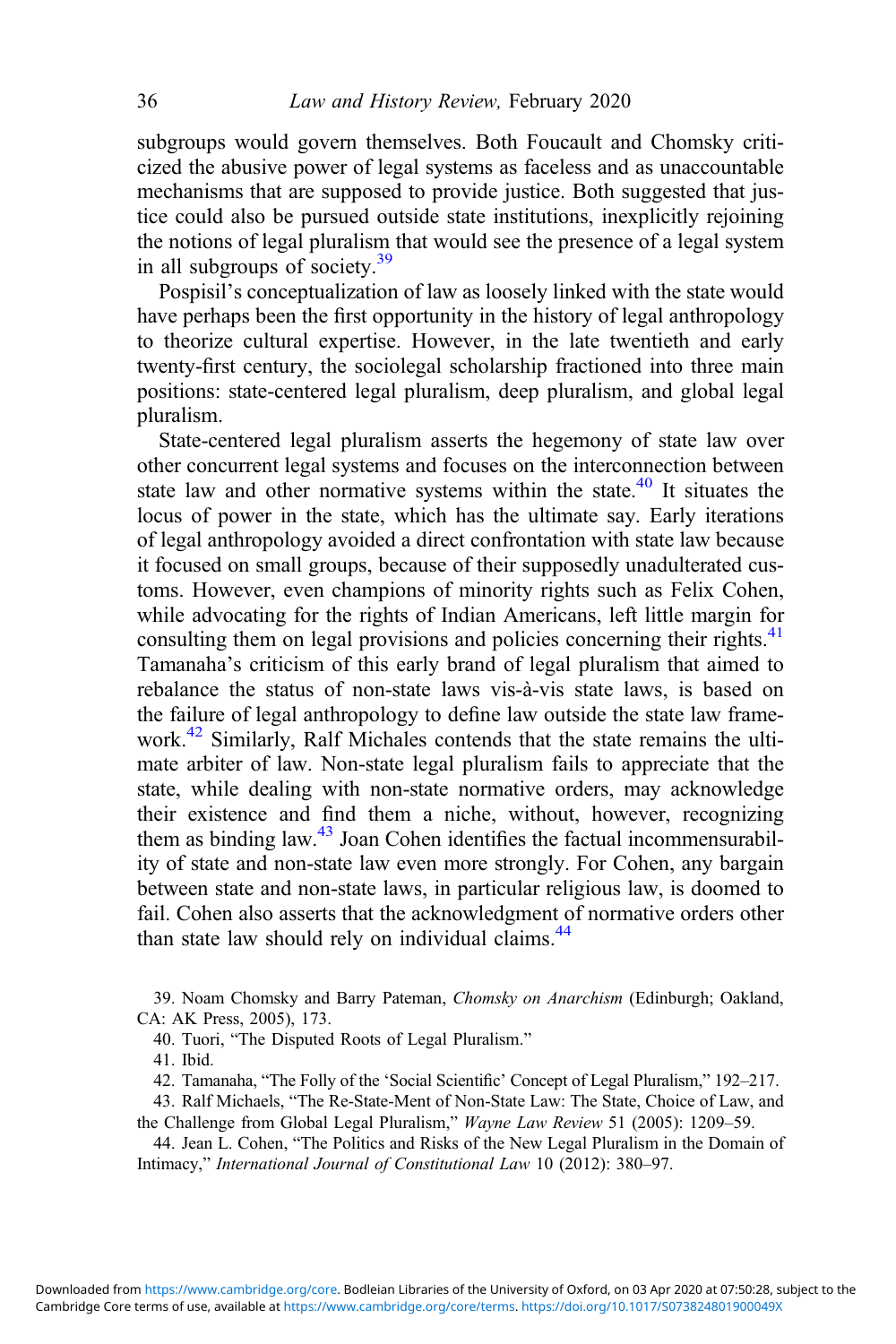Yet, since the 1980s a number of scholars have extended the non-state legal pluralism approach and attempted to overcome the binary opposition between state and non-state law. Sally Engle Merry's seminal article "Legal Pluralism,"<sup>45</sup> offers an alternative to state-centered legal pluralism. Merry refuses to accept the legal hegemony of state law, reframes normative orders into their social and historical contexts, analyzes the relationship between law as a system of thoughts and power, and broadens the scope of legal pluralism to include social components of law.<sup>46</sup> Legal anthropologists have also developed deep legal pluralism or non-state legal pluralism, which focuses on small communities and their problemsolving methods. It assumes an emancipatory agenda, which is often overlooked because colonial administrators commissioned early deep legal pluralism studies.47 Kaius Tuori's work is an example of this challenge to the purported hegemony of the state law example. Tuori illustrated the passage from a situation of state legal pluralism to one of deep legal pluralism in post-apartheid South Africa. Deep legal pluralism maintains that the paradigm of state legal pluralism is inapplicable to alternative normative cultures that exist independently and autonomously from the state legal system.<sup>48</sup>

The most recent proponents of non-state legal pluralism counter the claim that state law retains a privileged role, by disputing its legitimacy and by reconfiguring the loci of law. Santos de Souza displaces and diffuses normative orders in six sociogeographical places—household-place, work-place, market-place, community-place, citizen-place, and worldplace—that cohere because of the specific form of social relations that are being developed within them.<sup> $49$ </sup> Furthermore, he bypasses the problem of strictly defining law by extending it to all normative orders, including, but not limited to, state law, and holding three characteristics: rhetoric, violence, and bureaucracy. Nonetheless, Emmanuel Melissaris takes to task de Souza and his interlocutors because their non-state legal pluralism has not yet fulfilled its heuristic and pragmatic potential, and suggests a more radical shift from positivism and classical legal anthropology to emphasize the sociocultural dimensions of law. <sup>50</sup>

<sup>45.</sup> Sally Engle Merry, "Legal Pluralism," Law and Society Review 22 (1988): 874.

<sup>46.</sup> Ibid.

<sup>47.</sup> Tuori, "The Disputed Roots of Legal Pluralism," 337.

<sup>48.</sup> Ibid.

<sup>49.</sup> Boaventura De Sousa Santos, Toward a New Common Sense: Law, Science and Politics in the Paradigmatic Transition (London: Routledge, 1995).

<sup>50.</sup> Emmanuel Melissaris, "The More the Merrier? A New Take on Legal Pluralism," Social & Legal Studies 13 (2004): 76.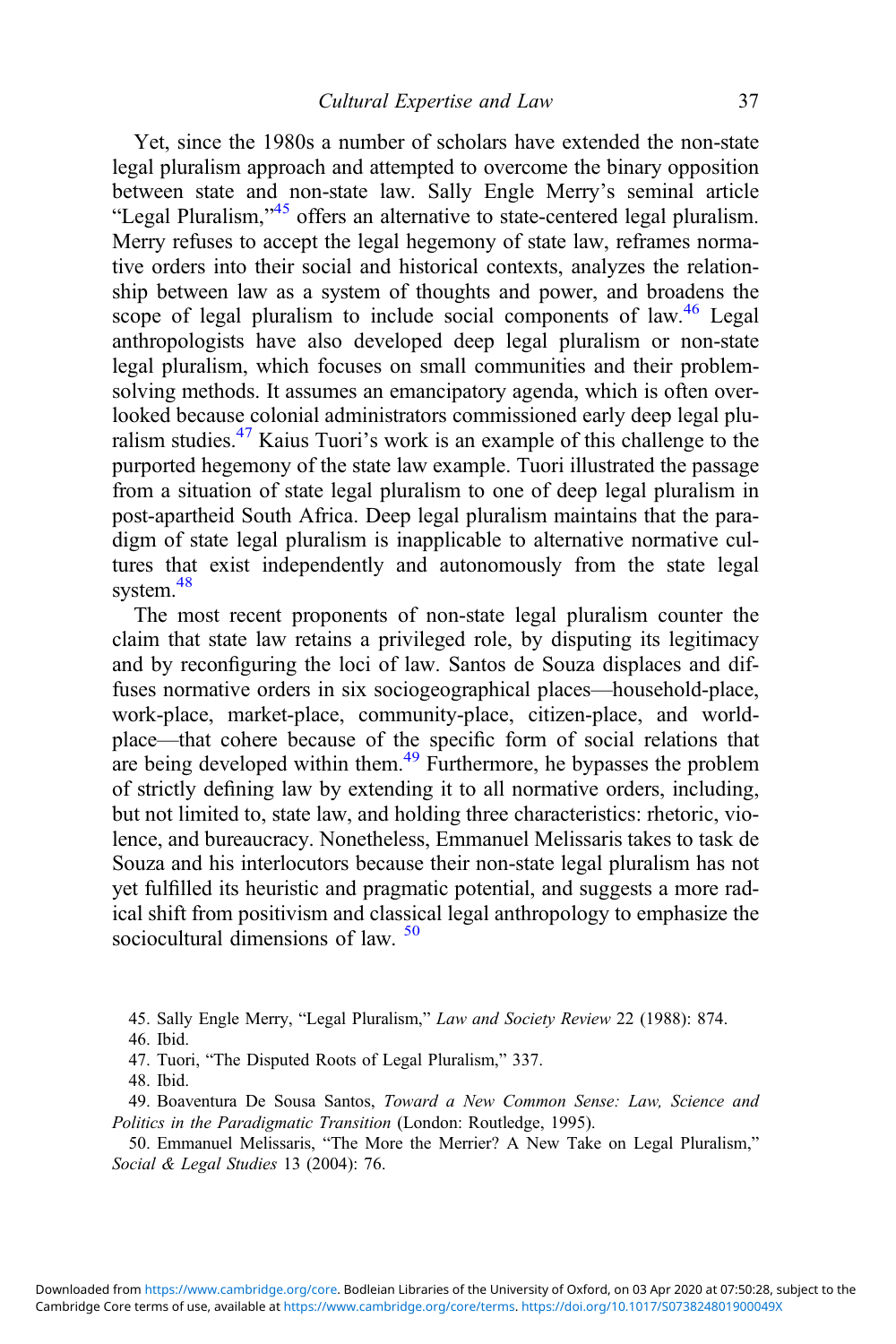Global legal pluralism, which aims to eliminate the reliance on territorybounded legal systems and offers a more fluid approach capable of describing transnational and transcultural conflicts, is a third emerging trend.<sup>51</sup> It emerged in the 1990s as a re-evaluation of the first wave of legal pluralism scholarship. But global legal pluralism broke new ground by emphasizing localized settings. Whereas many among the proponents of legal pluralism were concerned by the rise of liberal legality, which they saw as an instrument for asserting economic dominance, the representatives of global legal pluralism have abandoned much of the radical criticism against liberal legality. Law professors and legal philosophers dominate the ranks of global legal pluralists, whereas sociologists and anthropologists tend to be the majority among non-state legal pluralists.<sup>52</sup> Global legal pluralism posits that there is more than one normative order. and appreciates that non-state entities often brandish more power than state law. It avoids the issue of legal legitimacy, but focuses on how legal or quasilegal norms are perceived by social actors and how their perceptions affect power dynamics in negotiating legal spaces. $53$ 

In sum, existing trends of legal pluralism, including also state-centered legal pluralism, should all be conducive to a reflection about cultural expertise, because the mere acknowledgement of a plurality of laws calls for a knowledge that exceeds the law on the books and highlights the links between law and culture. However, the very link between law and culture has been a source of preoccupation for legal pluralism scholarship. In particular, debates have revolved around the risk that cultural accommodation of minorities, as argued by legal pluralism, might in fact become or perpetuate discrimination against the very groups that it intends to recognize and protect.

## Legal Pluralism as Cultural Accommodation or a Source of **Discrimination**

The increasing demand for cultural accommodation in the first few decades of the twenty-first century has led to a significant development of legal pluralism. Roger Ballard, Werner Menski, and Prakash Shah have all argued that European countries must include non-European minorities and their

53. Ibid.

<sup>51.</sup> Paul Schiff Berman, "Global Legal Pluralism and 'Private' International Law," Transnational Legal Theory 1 (2010): 117–20.

<sup>52.</sup> Paul Schiff Berman, "The Evolution of Global Legal Pluralism," SSRN Electronic Journal 17 (2016): 151–88.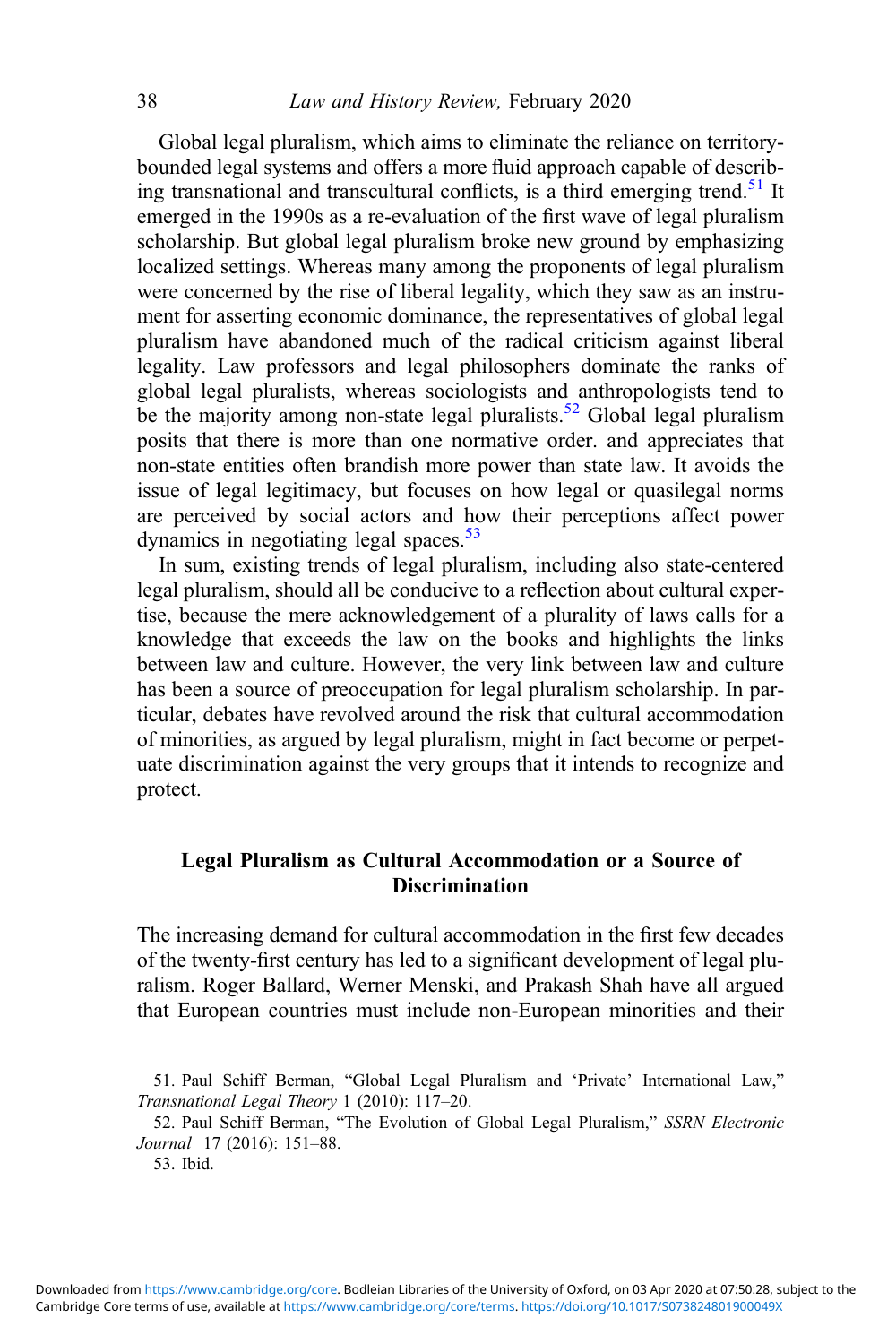laws within the current European legal systems.<sup>54</sup> Shah denounces the notion that indigenous legal traditions both in Western and non-Western countries suffer from a hierarchical imbalance because of the hegemony of Euro-American legal systems. Therefore, legal practices that originated in Asian countries are confined to an ethnic niche that never finds adequate recognition.55 Shah, Marie-Claire Foblets, and Mathias Rohe attest to the fact that religious laws in concomitance with European secular state law allow for the resolution of family law disputes at religious jurisdictions established among minority groups.<sup>56</sup> Nevertheless, their findings have led thus far to neither a formal recognition of the multiple sources of law within and outside the state, nor a theorization of the expertise needed to deal with legal pluralism in conflict settlement. Among the objections formulated against the legal accommodation of plural societies, that most deserves attention, in my view, is the danger that non-state law may perpetuate the power imbalance suffered by minorities.

Some theoretically inclined legal pluralists caution against the unreserved support of non-state jurisdictions that are embedded in unequal and patriarchal social settings. Archana Parashar has criticized the supporters of personal laws in India for the lack of social responsibility that they afford to the cause of women's rights.<sup>57</sup> Samia Bano has disclosed women's perspectives on religious tribunals in the United Kingdom in order to point out that non-state jurisdictions, while upholding the values of minority groups, can also perpetuate the vulnerability of those who are minorities within minorities.<sup>58</sup> Overall, feminist and Marxist scholarships have remained skeptical about the opportunity to accommodate non-Western laws and customs, because doing so will be detrimental to the rights of vulnerable sectors of minority groups.<sup>59</sup> Thus, by

54. Roger Ballard, "When, Why and How Far should Legal Systems take Cognisance of Cultural Diversity?" presented at the International Congress on Justice and Human Values in Europe (Karlsruhe, 2007). Werner Menski, "Life and Law: Advocacy and Expert Witnessing in the UK," in Cultural Expertise and Litigation: Patterns, Conflicts, Narratives, ed. Livia Holden (London: Routledge 2011), 151–71; and Prakash Shah, Law and Ethnic Plurality: Socio-Legal Perspectives, Immigration and Asylum Law and Policy in Europe (Leiden: Martinus Nijhoff Publishers, 2007).

55. Prakash Shah, Legal Pluralism in Conflict: Coping with Cultural Diversity in Law (London: Glasshouse Press, 2016), 59.

56. Prakash Shah, Marie-Claire Foblets, and Mathias Rohe, Family, Religion and Law: Cultural Encounters in Europe, Cultural Diversity and Law (Farnham: Ashgate, 2014).

57. Archana Parashar, "Religious Personal Laws as Non-State Laws: Implications for Gender Justice," The Journal of Legal Pluralism and Unofficial Law 45 (2013): 5–23.

58. Samia Bano, Gender and Justice in Family Law Disputes: Women, Mediation, and Religious Arbitration (Waltham, MA: Brandeis University Press, 2017).

59. Susan Moller Okin, Joshua Cohen, Matthew Howard, and Martha Craven Nussbaum, Is Multiculturalism Bad for Women? (Chichester: Princeton University Press, 1999); Sawitri Saharso and Baukje Prins, "In The Spotlight: A Blessing and a Curse for Immigrant Women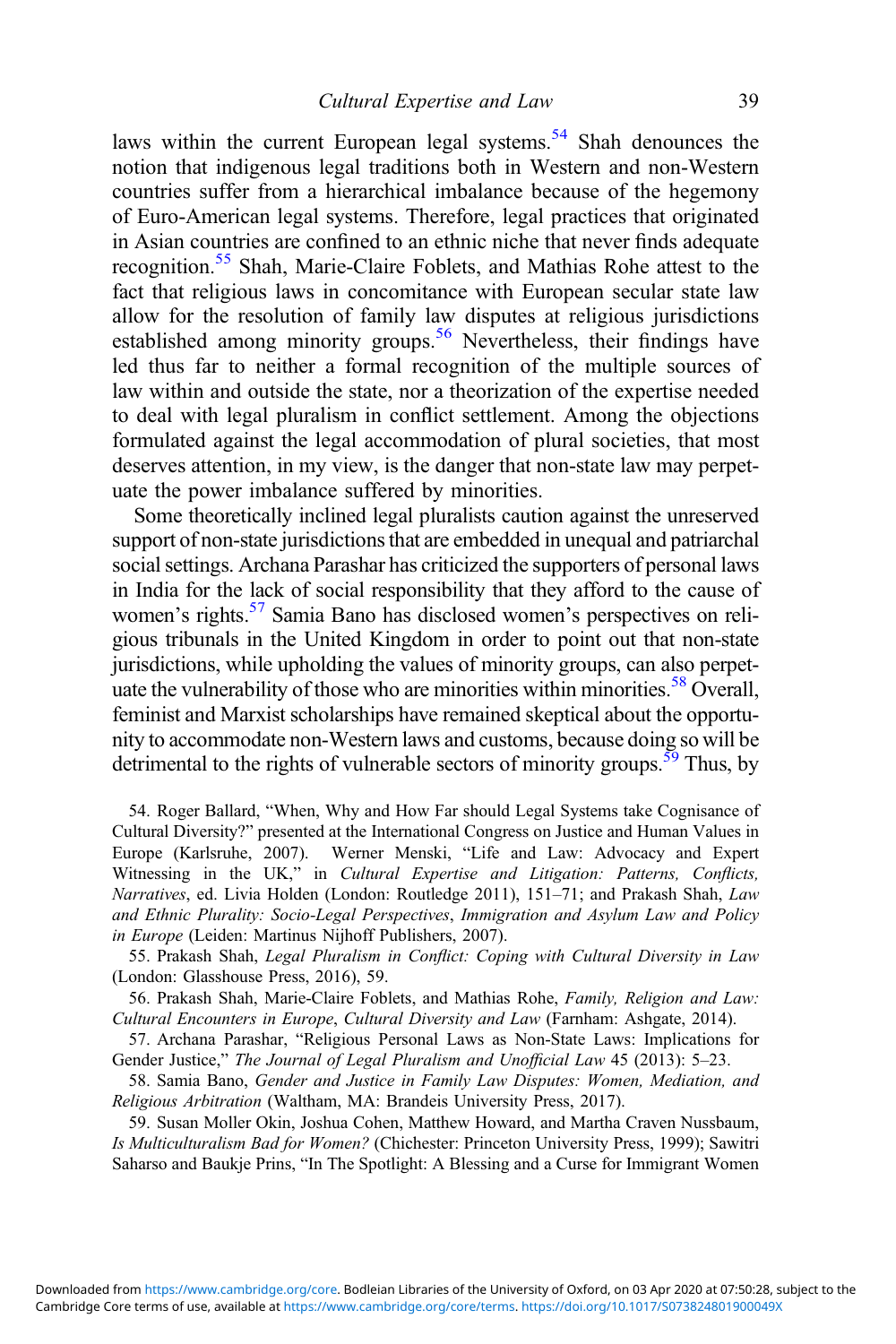opposing categorically the appreciation of non-state law, they have substantially rejoined the most conservative approaches that deny accommodation to minorities. Hence, the contention that legal pluralism might perpetuate discrimination and that state-centered law only would ensure equality remains unconvincing.

Other subscribers to legal pluralism have been attentive to social inequalities by adopting power as an analytical variable and arguing for social reforms. Melissaris, for example, refutes the hegemony of state legal pluralism and interprets resistance through persistent traditional law practices. He argues that legal pluralism should be more of a forum that allows a multiplicity of theories and legal discourses to communicate and creatively interact. $60$  In my work, I show that the customary practices recognized by personal Hindu law embody the dichotomy of the plurality of legal sources in India: on the one hand as potentially supporting women's initiative in matrimonial remedies, and on the other, as potentially being an instrument for the perpetuation of gender inequalities.  $\frac{61}{1}$  I argue that it is possible to overcome the limitations of classical legal pluralism and the polarization of the new legal pluralism without missing out on their innovations. My findings in South Asia show that state law as much as non-state law, has the potential to be serviceable to objectionable endeavors and discriminatory political agencies. However, sometimes specific interpretations of state and non-state law can be of help to minorities. It might help, therefore, to again shift the focus of the analysis from the ontology of law to its practices, and perhaps re-evaluate Pospisil's notion of plurality beyond the opposition of state law and non-state law, for highlighting the dynamic linkages between law and culture.

Some studies have shown, for example, that within the professional sector of state law, lawyers, embassies, translators, nongovernmental organizations, and private offices do provide legal aid and lobby for legal change to protect the rights of minorities in Europe. $62$  At times, members of the most influential minority communities can tap into available services for assistance on family and migration law issues, and manage to successfully negotiate between European laws and the legal system in their country

in the Netherlands," Ethnicities 8 (2008): 366–84; Archana Parashar, "Religious Personal Laws as Non- State Laws: Implications for Gender Justice."

<sup>60.</sup> Melissaris, "The More the Merrier? A New Take on Legal Pluralism," 62.

<sup>61.</sup> Livia Holden, Hindu Divorce. A Legal Anthropology (Aldershot: Ashgate, 2008).

<sup>62.</sup> Veronique Bouillier, "French Law Courts and South Asian Litigants," in Cultural Expertise and Litigation: Patterns, Conflicts, Narratives, ed. Livia Holden (London: Routledge, 2011), 53–70; Tommaso Sbriccoli and Stefano Jacoviello, "The Case of S: Elaborating the 'Right' Narrative to Fit Normative/Political Expectations in Asylum Procedure in Italy," in Cultural Expertise and Litigation, 172–94.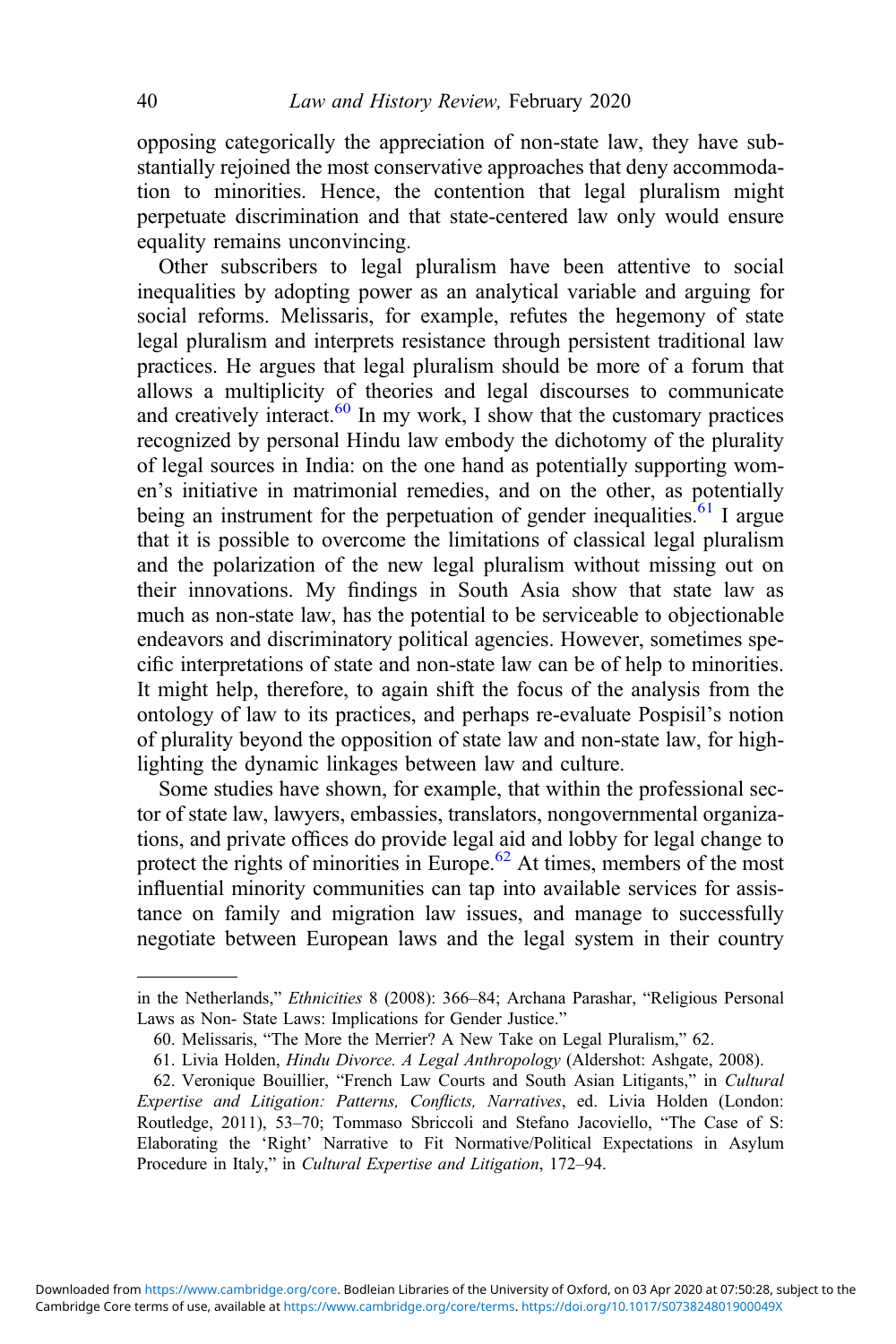of origin. However, less influential minorities usually lack adequate support. $63$ 

However, most recent legal pluralist scholarship argues that multicultural accommodation should also include social reforms that account for intercommunity relations and new systems of governance that redress traditional vulnerabilities. In particular, the concept of transformative accommodation and prescriptive legal pluralism developed by Ayelet Shachar resonates well among sociolegal scholars because it offers a potential solution to the integration of communities branded as inequitable.<sup>64</sup> Ralph Grillo suggests that a compromise should be reached between the state and minorities that will allow the former to integrate minorities into mainstream society, while benefitting the latter with a certain degree of autonomy on matters that are deemed essential for their group identity.<sup>65</sup>

Sachar's prescriptive legal pluralism has been criticized for inducing the state, whose responsibility is to ensure gender equality, into a power bargain with orthodox religious groups, whose patriarchy and misogyny will only be rewarded after state recognition. Cohen, while admitting the descriptive value of the legal pluralism concept as "a multiplicity of normative orders coexisting in a social space," shows the pitfalls of its application in the concept of transformative accommodation.<sup>66</sup> According to Cohen, effective transformative accommodation ensuring gender equality, can and should be controlled by the state through incentives and by focusing on individuals instead of on groups.67 In sum, both Cohen and Shachar share the assumption that state law and non-state law are necessarily opposed, and pursue diverging targets.

Although the contemporary de facto plurality generated de facto arrays of instruments that fall under the umbrella concept of cultural expertise and thereby transcend the binary opposition between state and non-state law, <sup>68</sup> the latter remains central to classical legal pluralism. It relegates culture to a component of non-state law that tendentially supports discrimination against minorities, and perpetuates the power imbalance against minorities within minorities. In such a framework, cultural expertise tends to play an

63. Iris Sportel, 'Maybe I'm Still his Wife.' Transnational Divorce in Dutch-Moroccan and Dutch-Egyptian Families (Nijmegen: Radboud University, 2014).

64. Ayelet Shachar, Multicultural Jurisdictions: Cultural Differences and Women's Rights (Cambridge: Cambridge University Press, 2001).

65. Ralph D. Grillo, Legal Practice and Cultural Diversity (London: Routledge, 2016).

66. Cohen, "The Politics and Risks of the New Legal Pluralism in the Domain of Intimacy," 387–88.

67. Ibid., 393–97.

68. Livia Holden, ed., Cultural Expertise and Socio-Legal Studies (Bingley, UK: Emerald Publishing, 2019).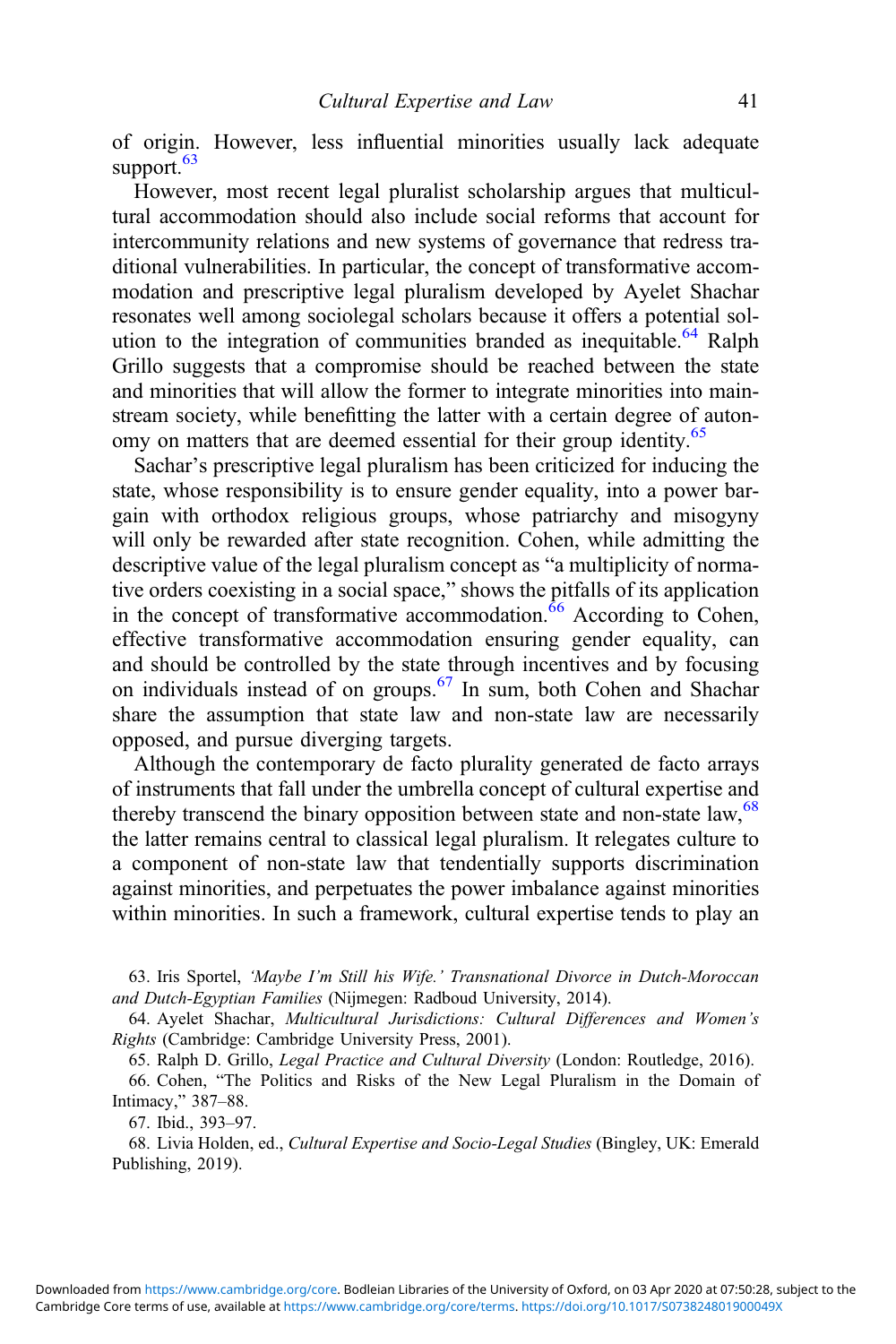informal and peripheral role in conflict resolution and therefore escapes theorization. Yet contemporary debates on law and culture offer a new dimension that might open up to a more articulated consideration of the practices that I propose to see as cultural expertise.

### Contemporary Debates on Law and Culture

Even though most sociolegal scholarship assumes the usefulness of accommodating multiple sources of law, which emphasize the connection between law and culture, it nonetheless retains a dichotomy between black letter law, as potentially ensuring equality, and law in action, as potentially fostering diversity but undermining human rights. Franz and Keebet Benda-Beckman have mobilized the notion of the plurality of laws approved by the state,<sup>69</sup> whereas Marie-Claire Foblets and Alison Dundes Renteln advocate for the development of policy making in favor of under-represented groups within minorities,<sup>70</sup> perhaps in order to overcome the growing criticism against legal pluralism. Notably, the Benda-Beckmans have expanded the notion of legal pluralism to become an operational tool, and thus emphasize the power of the descriptive analytical role of the concept.<sup>71</sup> If, however, scholars address legal pluralism from the point of view of the attainment of social justice, they should embrace empirical analysis, especially in the implementation of international human rights and long-term economic transformations in favor of the unprivileged. As a consequence, they must also investigate the role of social scientists in collecting, elaborating, and disseminating data, because these practices ultimately influence the perception of law and its relationship with justice.

How are data accessed? And what data can be considered to be reliable in order to measure social justice? Because of the difficulty in finding a satisfactory answer to these questions, some sociolegal scholarship has scrutinized the very capacity of the law to address global inequalities, and has become disenchanted with the world of global and inclusive citizenship. Criticism is now focused on the ideology of global commensurability, in

71. Benda-Beckmann and Benda-Beckmann, "The Dynamics of Change and Continuity in Plural Legal Orders."

<sup>69.</sup> Franz Benda-Beckmann and Keebet Benda-Beckmann, "The Dynamics of Change and Continuity in Plural Legal Orders," Journal of Legal Pluralism and Unofficial Law 38 (2006): 1–44.

<sup>70.</sup> Ibid.; and Marie-Claire Foblets and Alison Dundes Renteln, Multicultural Jurisprudence: Comparative Perspectives on the Cultural Defense (Portland, OR: Hart Publishing, 2009).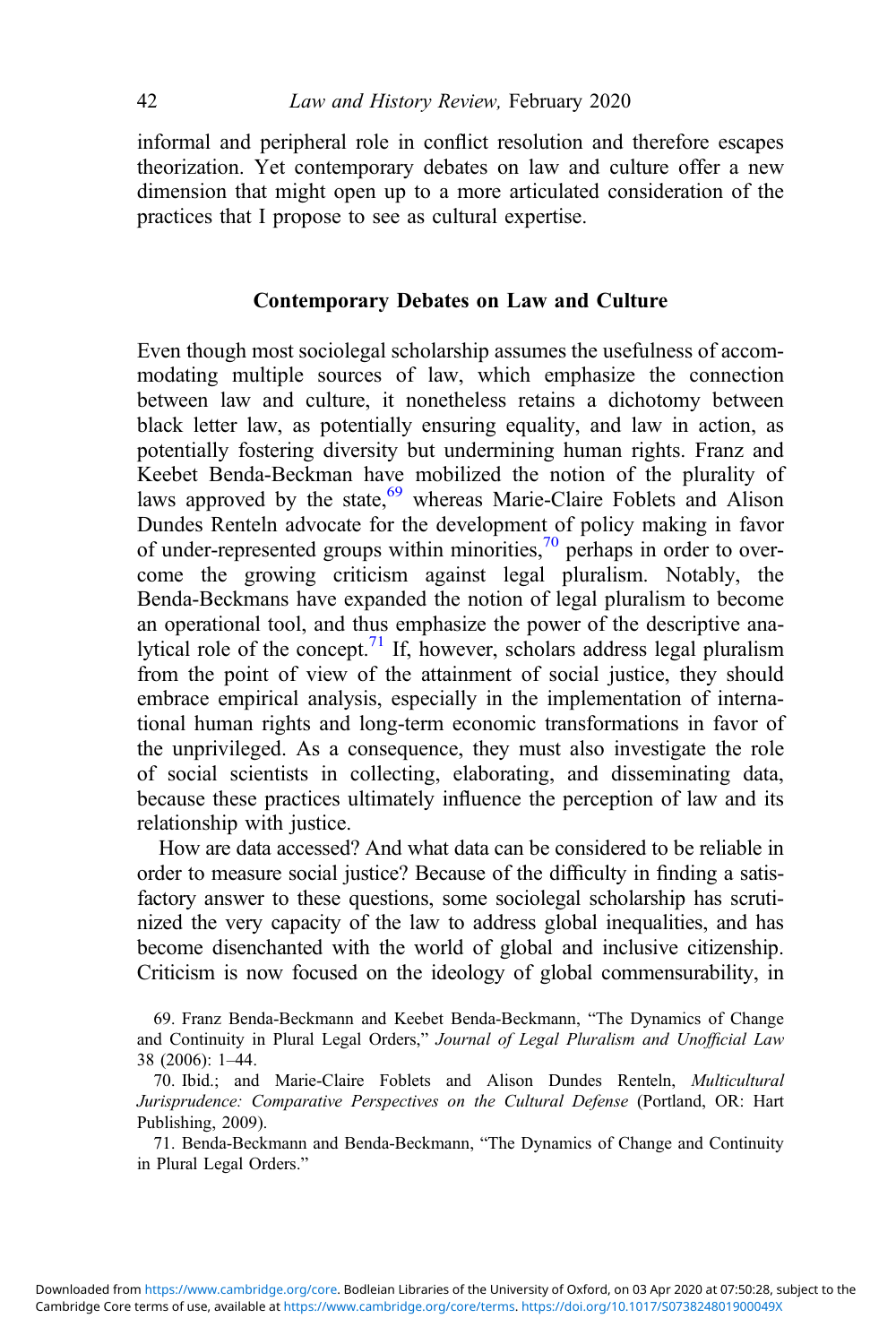which the world would be revealed through different kinds of numerical representation. Renè Urueña, in "Indicators and the Law: A Case Study of the Rule of Law Index," questions the reliability of the indicators of the rule of law, because their ostensible simplicity and neutrality make them rife for political manipulation.<sup>72</sup> Mihaela Serban explains how the selective mobilization of the indicators of the rule of law serves the interests of their users, both state and non-state actors. Serban emphasizes that their interpretation is "highly context motivated" insofar as defeating the very reasons, neutrality, and impartiality, of their production.73 Sally Engle Merry, Kevin E. Davis, and Benedict Kingsbury have shown that the overvaluation of indicators in international law has brought about a conundrum in which it is the very action of measurement that makes a phenomenon apparent and existing. Yet whatever cannot be measured does not exist.<sup>74</sup> It could be inferred that from this quantitative perspective the link between law and culture is deemed to be underscored by more measurable social phenomena. In other words, the relationship between law and culture might not only be useless, but, quite paradoxically, might not exist at all.

However, a third way beyond quantitative and qualitative perspectives should also be possible, in order to account for the plurality of sources of law and the close relationship between law and culture. I contend that precisely in this landscape of the global rule of law, in which measurable phenomena are deemed to be more real than other less measurable ones, there is an interest in overcoming the polarization between state law and non-state law of the early days of legal pluralism.<sup>75</sup> Legal anthropologists have never directly challenged this binary opposition, which is perpetuated by the theoretical approaches of state legal pluralism versus non-state legal pluralism. Instead, I suggest, state law and non-state law, even if coming from different sources, very often act as a continuum and eventually achieve what Foucault called in critical terms "governamentality": the art of governments to produce citizens that follow practices to implement their policies.<sup>76</sup> This approach allows the miscommunication, which

72. Renè Urueña, "Indicators and the Law: A Case Study of the Rule of Law Index," in The Quiet Power of Indicators: Measuring Governance, Corruption, and Rule of Law, ed. Sally Engle Merry, Kevin E. Davis, and Benedict Kingsbury (Cambridge: Cambridge University Press 2015), 75–102.

73. Mihaela Serban, "Rule of Law Indicators as a Technology of Power in Romania," in The Quiet Power of Indicators, 199–221.

74. Merry, Davis, and Kingsbury, The Quiet Power of Indicators.

75. Livia Holden, Legal Pluralism and Governance in South Asia and Diasporas (Abingdon: Routledge, 2014).

76. Michel Foucault, Michel Senellart, and Graham Burchell, The Birth of Biopolitics: Lectures at the Collège de France, 1978–79 (Houndmills, UK: Palgrave Macmillan, 2008).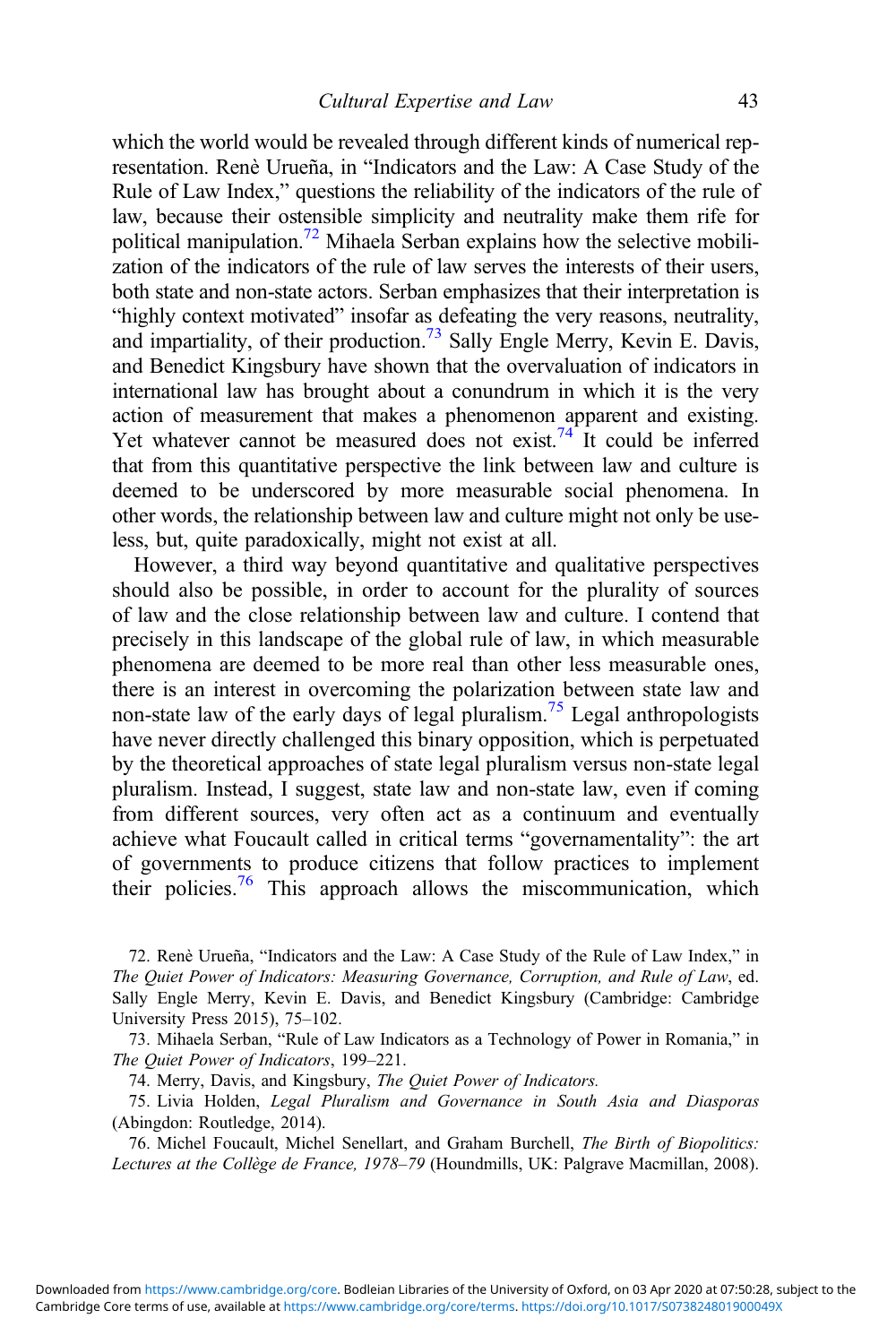stems from the asymmetrical discussions among social groups that suffer from social inequalities yet have developed legal awareness, to be addressed. Such legal awareness neither necessarily refers to the state, nor is it ipso facto against the state, unless antagonized, usually by the state.<sup>77</sup> Hence, a shift toward governance and governamentality dissolves the polarization between state law and non-state law.78 However, this is only possible, as Melissaris argues, if we collapse observation into participation in order to allow dispersed legal discourses and theories to become visible at last.<sup>79</sup> Looking at state law and non-state law as a potential continuum instead of a binary opposition resonates with Gunther Teubner, Robert Cover, and Boaventura de Sousa Santos's conceptualization of interlegalities as an interpenetration of different normative orders.<sup>80</sup>

Tuebner's concept of mutual constitution is of particular relevance for cultural expertise in confrontations between state and non-state law. $81$  If, on the one hand, "mutual constitution" admits the impossibility of adequately translating the sociolegal framework of the former into the latter and vice versa, then, on the other hand, through a process of internal adjustment, it opens up to the possibility of internally reconstituting the legal meaning. Cultural expertise provides the instruments to oversee the process of reconstitution of the legal meaning and, by reducing the selectivity of the internal constraints of both state and non-state normative systems, the loss of communication can be prevented. Equally relevant is the concept of dispersed normativities in relation to cultural expertise, as it theoretically accounts for how sociocultural elements affect different normative orders and different orders of normativity.<sup>82</sup> Hence, the concept of cultural expertise should be able to further develop to enable understanding of how diverse normative orders, which cannot be reduced to state law even from a broad perspective, can be accessed and understood empirically in their everyday connection with culture.

77. Livia Holden, "Review of Navajo Nation Peacemaking: Living Traditional Justice," PoLAR: Political and Legal Anthropology Review 30 (2007): 352–57; and Boaventura de Sousa Santos, Another Knowledge is Possible; Beyond Northern Epistemologies (London: Verso, 2008).

78. Holden, Legal Pluralism and Governance in South Asia and Diasporas.

79. Melissaris, "The More the Merrier? A New Take on Legal Pluralism," 57–79.

80. Boaventura de Sousa Santos, Toward a New Legal Common Sense: Law, Globalization, and Emancipation (London: Butterworths, 2002), 437; Gunther Teubner, "Substantive and Reflexive Elements in Modern Law," Law and Society Review 17 (1983): 1443–62; and Robert Cover, "Nomos and Narrative," Anamorphosis 2–2 (2017): 187–268.

81. Teubner, "Substantive and Reflexive Elements in Modern Law."

82. Melissaris, "The More the Merrier? A New Take on Legal Pluralism," 72.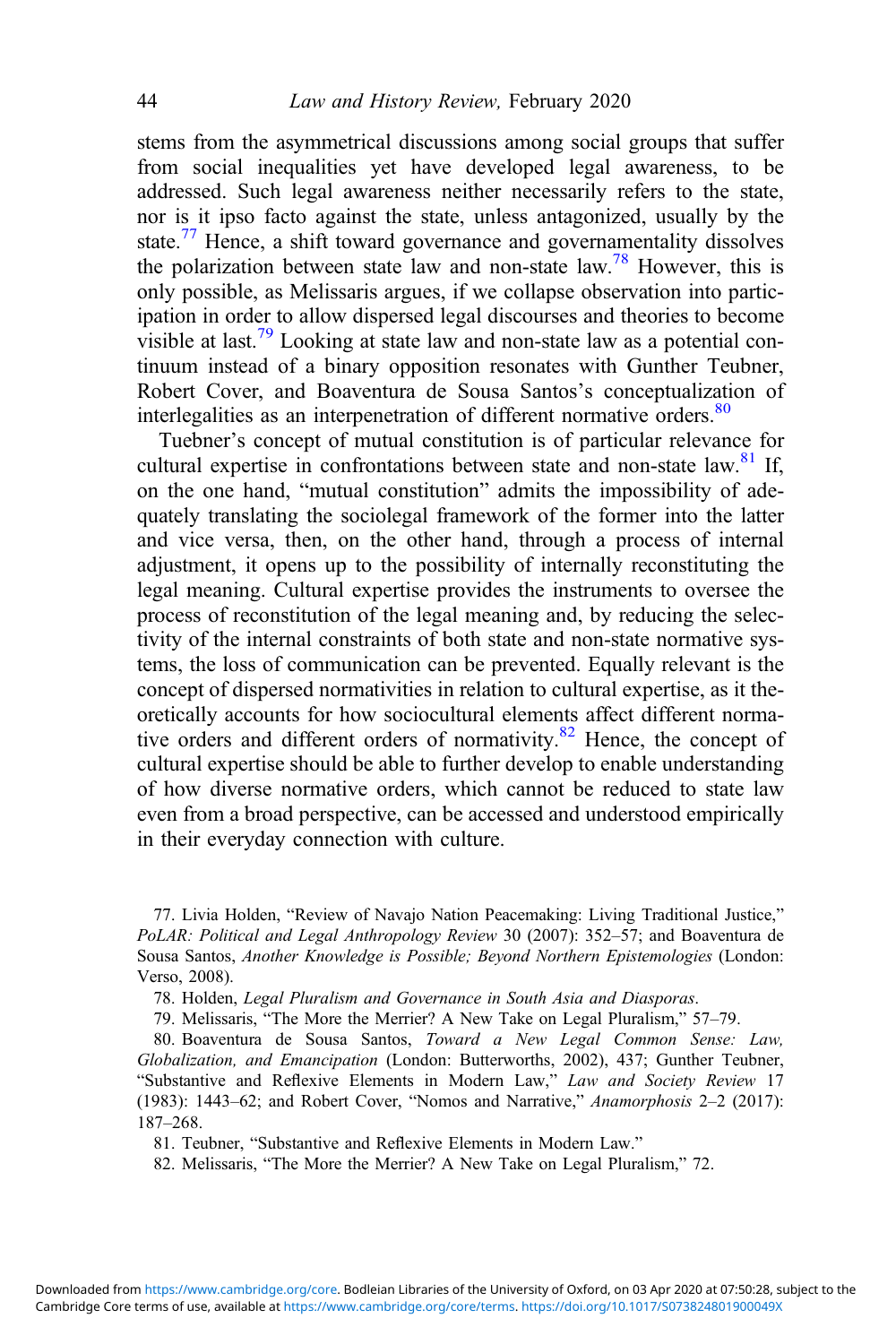### Toward a Reformulation of Cultural Expertise

Although anthropologists' engagement with law is not new, the development of the concept of cultural expertise has been hindered by the fact that sociolegal studies on state-centered approaches have informed the way social sciences have apprehended the law.

Social scientists and especially anthropologists have been involved with law, lawmaking, policy making and the implementation thereof, dispute resolution, and governance since the times of Lewis Morgan. However, anthropologists' engagement with law has seen a constant struggle between the theorization of diversity on the one hand and the yearning for advocacy in favor of vulnerable groups on the other. These two components should have gone hand in hand, yet this has not always been the case. As a result, anthropology's sister discipline, sociology, has been perceived at times to be less compromised than anthropology vis-à-vis colonial power.

Legal pluralism is perhaps the theoretical approach that could have best defined the engagement of anthropologists with law, because of its valorization of culture and customary laws. Yet the difficulty of theoretically positioning customary law, and subsequent theoretical ramifications, has proven to be a persistent obstacle. This has in turn progressively crystallized the binary opposition between state law and non-state law, and has marginalized considerations of the relationship between law and culture. Similarly, the dominance of quantitive methods has led to the overvaluation of indicators of impact that are susceptible to political manipulation. State-centered legal pluralism and conventional quantitative methods do not allow for contextualization, and give little room for the theorization of cultural expertise, because they stress the link between law and the state, instead of between law and culture.

The most recent trends of radical legal pluralism, which elude the legitimacy contest between state law and non-state law, appear more fertile to a systematic reflection on the notion of cultural expertise. It is worthwhile to redefine cultural expertise as the special knowledge that enables sociolegal scholars, experts in laws and cultures, or, more generally speaking, cultural mediators—the so-called cultural brokers—to locate and describe relevant facts in light of the particular background of the claimants and litigants and for the decision-making authorities. This reformulation overcomes the Eurocentric limitations of the first definition of cultural expertise, and opens up to out-of-court dispute resolution, but keeps focused on its procedural neutrality. Procedural neutrality, which is not to be confused as neutrality *tout court*, allows for a differentiation from the concept of cultural defense, in which cultural expertise is used for the purpose of the defense. In that sense, cultural expertise proposes itself as an umbrella